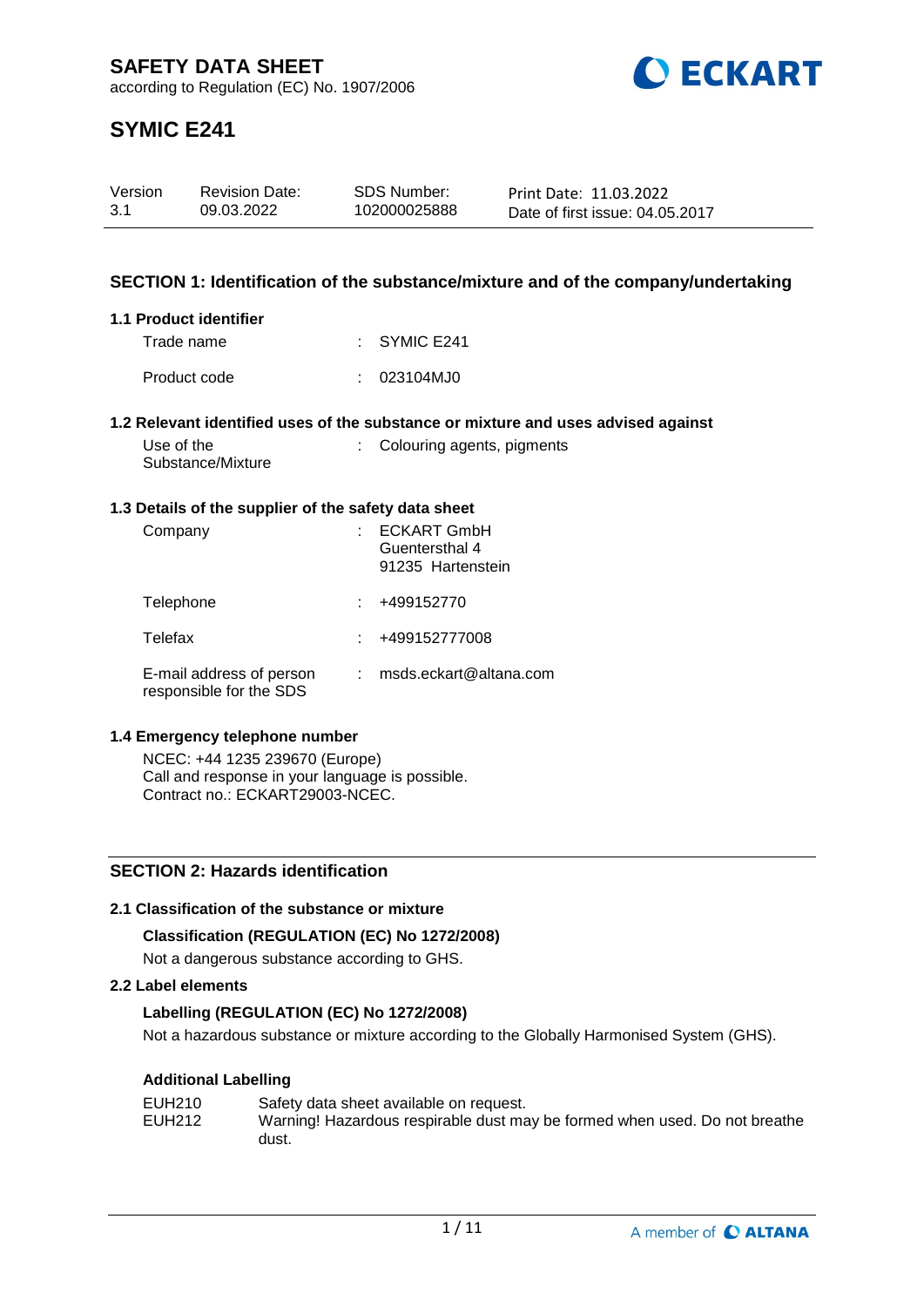

# **SYMIC E241**

| Version | <b>Revision Date:</b> | <b>SDS Number:</b> | Print Date: 11.03.2022          |
|---------|-----------------------|--------------------|---------------------------------|
| -3.1    | 09.03.2022            | 102000025888       | Date of first issue: 04.05.2017 |

#### **2.3 Other hazards**

This substance/mixture contains no components considered to be either persistent, bioaccumulative and toxic (PBT), or very persistent and very bioaccumulative (vPvB) at levels of 0.1% or higher.

#### **SECTION 3: Composition/information on ingredients**

#### **3.2 Mixtures**

#### **Hazardous components**

| Chemical name                                    | CAS-No.                    | Classification         | Concentration     |  |  |
|--------------------------------------------------|----------------------------|------------------------|-------------------|--|--|
|                                                  | EC-No.                     | <b>REGULATION (EC)</b> | (% w/w)           |  |  |
|                                                  | Index-No.                  | No 1272/2008           |                   |  |  |
|                                                  | <b>Registration number</b> |                        |                   |  |  |
| Substances with a workplace exposure limit :     |                            |                        |                   |  |  |
| Fluorphlogopite                                  | 12003-38-2                 |                        | $>= 50 - 5 = 100$ |  |  |
| (Mg3K[AlF2O(SiO3)3])                             | 234-426-5                  |                        |                   |  |  |
|                                                  | 01-2119971065-37           |                        |                   |  |  |
| For explanation of abbreviations see section 16. |                            |                        |                   |  |  |

#### **SECTION 4: First aid measures**

#### **4.1 Description of first aid measures**

| General advice          | Do not leave the victim unattended.                                                                                                                                           |
|-------------------------|-------------------------------------------------------------------------------------------------------------------------------------------------------------------------------|
| If inhaled              | If unconscious, place in recovery position and seek medical<br>advice.<br>If symptoms persist, call a physician.                                                              |
| In case of skin contact | : Wash off with soap and water.                                                                                                                                               |
| In case of eye contact  | : Remove contact lenses.<br>If eye irritation persists, consult a specialist.                                                                                                 |
| If swallowed            | Keep respiratory tract clear.<br>Do not give milk or alcoholic beverages.<br>Never give anything by mouth to an unconscious person.<br>If symptoms persist, call a physician. |

#### **4.2 Most important symptoms and effects, both acute and delayed**

None known.

#### **4.3 Indication of any immediate medical attention and special treatment needed**

This information is not available.

### **SECTION 5: Firefighting measures**

#### **5.1 Extinguishing media**

Suitable extinguishing media : Foam

Carbon dioxide (CO2)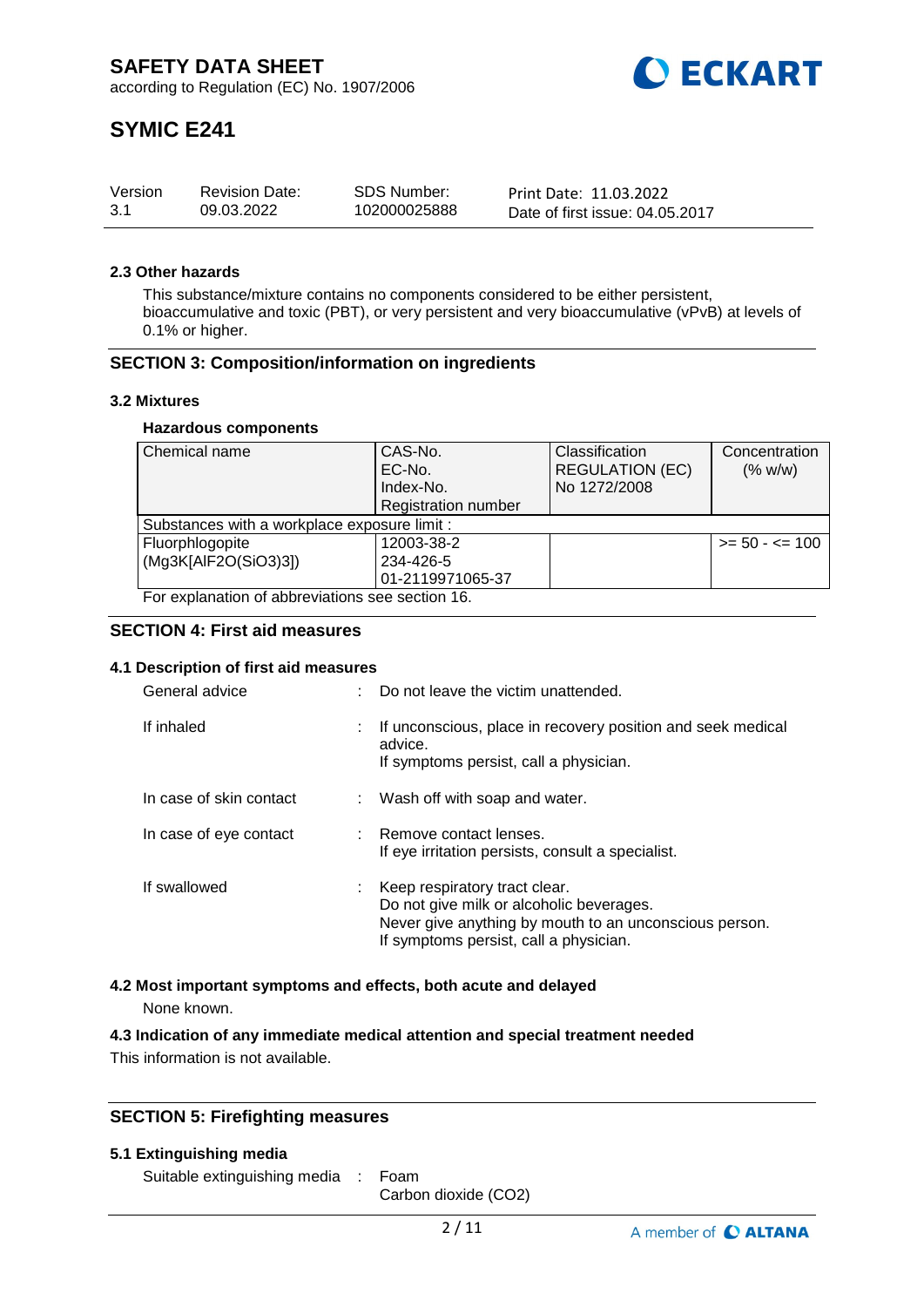**SAFETY DATA SHEET**

according to Regulation (EC) No. 1907/2006



# **SYMIC E241**

| Version<br>3.1 |                  | <b>Revision Date:</b><br>09.03.2022                       | <b>SDS Number:</b><br>102000025888 | Print Date: 11.03.2022<br>Date of first issue: 04.05.2017                                                                                            |
|----------------|------------------|-----------------------------------------------------------|------------------------------------|------------------------------------------------------------------------------------------------------------------------------------------------------|
|                |                  |                                                           |                                    |                                                                                                                                                      |
|                |                  |                                                           | ABC powder                         |                                                                                                                                                      |
|                |                  | 5.2 Special hazards arising from the substance or mixture |                                    |                                                                                                                                                      |
|                |                  | 5.3 Advice for firefighters                               |                                    |                                                                                                                                                      |
|                | for firefighters | Special protective equipment                              | necessary.                         | Wear self-contained breathing apparatus for firefighting if                                                                                          |
|                |                  | Further information                                       |                                    | Standard procedure for chemical fires.<br>Use extinguishing measures that are appropriate to local<br>circumstances and the surrounding environment. |
|                |                  | <b>SECTION 6: Accidental release measures</b>             |                                    |                                                                                                                                                      |
|                |                  |                                                           |                                    |                                                                                                                                                      |
|                |                  | Personal precautions                                      | Avoid dust formation.              | 6.1 Personal precautions, protective equipment and emergency procedures                                                                              |
|                |                  |                                                           |                                    |                                                                                                                                                      |
|                |                  | <b>6.2 Environmental precautions</b>                      |                                    |                                                                                                                                                      |
|                |                  | Environmental precautions                                 |                                    | No special environmental precautions required.                                                                                                       |
|                |                  | 6.3 Methods and material for containment and cleaning up  |                                    |                                                                                                                                                      |
|                |                  | Methods for cleaning up                                   | Sweep up and shovel.               | Pick up and arrange disposal without creating dust.<br>Keep in suitable, closed containers for disposal.                                             |
|                |                  | 6.4 Reference to other sections                           |                                    |                                                                                                                                                      |
|                |                  | <b>SECTION 7: Handling and storage</b>                    |                                    |                                                                                                                                                      |
|                |                  | 7.1 Precautions for safe handling                         |                                    |                                                                                                                                                      |
|                |                  | Advice on safe handling                                   | application area.                  | For personal protection see section 8.<br>Smoking, eating and drinking should be prohibited in the                                                   |
|                |                  | Advice on protection against<br>fire and explosion        | is formed.                         | Provide appropriate exhaust ventilation at places where dust                                                                                         |

**7.2 Conditions for safe storage, including any incompatibilities**

Hygiene measures : General industrial hygiene practice.

| <b></b> senaments for ours storage, melading any moonipationmos<br>Requirements for storage<br>areas and containers |  | Electrical installations / working materials must comply with<br>the technological safety standards. |
|---------------------------------------------------------------------------------------------------------------------|--|------------------------------------------------------------------------------------------------------|
| Advice on common storage                                                                                            |  | : No materials to be especially mentioned.                                                           |
| Further information on                                                                                              |  | : Keep in a dry place. No decomposition if stored and applied                                        |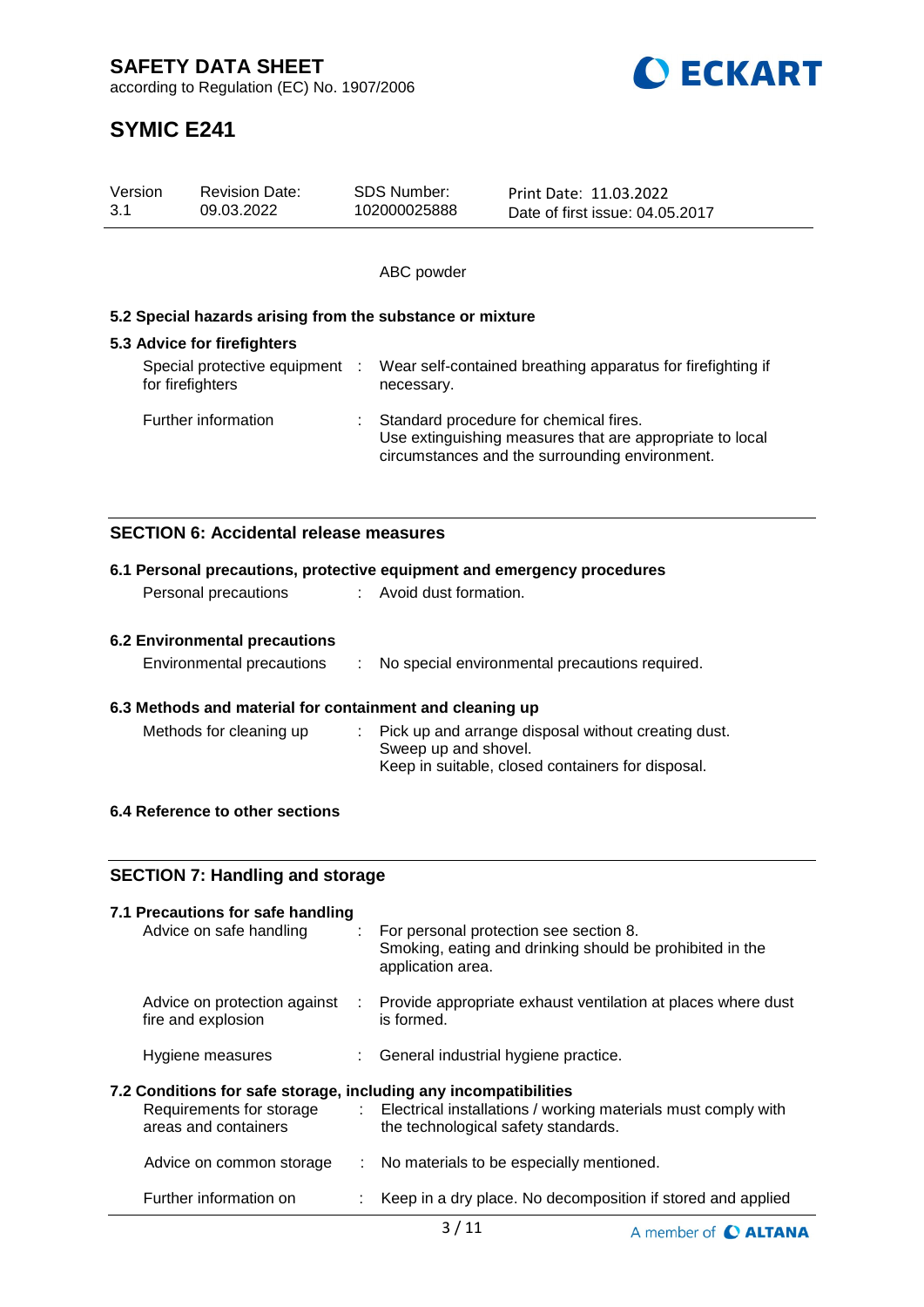

# **SYMIC E241**

| Version | <b>Revision Date:</b> | SDS Number:  | Print Date: 11.03.2022          |
|---------|-----------------------|--------------|---------------------------------|
| 3.1     | 09.03.2022            | 102000025888 | Date of first issue: 04.05.2017 |

storage stability as directed.

### **7.3 Specific end use(s)**

This information is not available.

### **SECTION 8: Exposure controls/personal protection**

#### **8.1 Control parameters**

### **Occupational Exposure Limits**

| Components                                 | CAS-No.                     | Value type (Form<br>of exposure)                   | Control parameters                                                                                                                                                                                                                                                                                                                                                                                                                                                                                                                                                                                                                                                                                                                                                                                                                                                                                                                                                                                                                                                                                                                                                                                                                                                                                                                                                                                                                                                                                                                                                                                                                                                                                                                                                                                                         | <b>Basis</b> |
|--------------------------------------------|-----------------------------|----------------------------------------------------|----------------------------------------------------------------------------------------------------------------------------------------------------------------------------------------------------------------------------------------------------------------------------------------------------------------------------------------------------------------------------------------------------------------------------------------------------------------------------------------------------------------------------------------------------------------------------------------------------------------------------------------------------------------------------------------------------------------------------------------------------------------------------------------------------------------------------------------------------------------------------------------------------------------------------------------------------------------------------------------------------------------------------------------------------------------------------------------------------------------------------------------------------------------------------------------------------------------------------------------------------------------------------------------------------------------------------------------------------------------------------------------------------------------------------------------------------------------------------------------------------------------------------------------------------------------------------------------------------------------------------------------------------------------------------------------------------------------------------------------------------------------------------------------------------------------------------|--------------|
| Fluorphlogopite<br>(Mg3K[AlF2O(SiO3)<br>3] | 12003-38-<br>$\overline{2}$ | <b>TWA</b>                                         | $2.5 \text{ mg/m}$ 3<br>(Fluorine)                                                                                                                                                                                                                                                                                                                                                                                                                                                                                                                                                                                                                                                                                                                                                                                                                                                                                                                                                                                                                                                                                                                                                                                                                                                                                                                                                                                                                                                                                                                                                                                                                                                                                                                                                                                         | 2000/39/EC   |
| Further information                        | Indicative                  |                                                    |                                                                                                                                                                                                                                                                                                                                                                                                                                                                                                                                                                                                                                                                                                                                                                                                                                                                                                                                                                                                                                                                                                                                                                                                                                                                                                                                                                                                                                                                                                                                                                                                                                                                                                                                                                                                                            |              |
| titanium dioxide                           | 13463-67-<br>$\overline{7}$ | TWA (inhalable<br>dust)                            | $10$ mg/m $3$                                                                                                                                                                                                                                                                                                                                                                                                                                                                                                                                                                                                                                                                                                                                                                                                                                                                                                                                                                                                                                                                                                                                                                                                                                                                                                                                                                                                                                                                                                                                                                                                                                                                                                                                                                                                              | GB EH40      |
| Further information                        |                             | exposure limit should be used.<br>TWA (Inhalable)  | For the purposes of these limits, respirable dust and inhalable dust are<br>those fractions of airborne dust which will be collected when sampling is<br>undertaken in accordance with the methods described in MDHS14/4<br>General methods for sampling and gravimetric analysis or respirable,<br>thoracic and inhalable aerosols., The COSHH definition of a substance<br>hazardous to health includes dust of any kind when present at a<br>concentration in air equal to or greater than 10 mg.m-3 8-hour TWA of<br>inhalable dust or 4 mg.m-3 8-hour TWA of respirable dust. This means that<br>any dust will be subject to COSHH if people are exposed to dust above<br>these levels. Some dusts have been assigned specific WELs and exposure<br>to these must comply with the appropriate limits., Most industrial dusts<br>contain particles of a wide range of sizes. The behaviour, deposition and<br>fate of any particular particle after entry into the human respiratory system,<br>and the body response that it elicits, depend on the nature and size of the<br>particle. HSE distinguishes two size fractions for limit-setting purposes<br>termed 'inhalable' and 'respirable'., Inhalable dust approximates to the<br>fraction of airborne material that enters the nose and mouth during breathing<br>and is therefore available for deposition in the respiratory tract. Respirable<br>dust approximates to the fraction that penetrates to the gas exchange region<br>of the lung. Fuller definitions and explanatory material are given in<br>MDHS14/4., Where dusts contain components that have their own assigned<br>WEL, all the relevant limits should be complied with., Where no specific<br>short-term exposure limit is listed, a figure three times the long-term<br>$10 \text{ mg/m}$ | GB EH40      |
| Further information                        |                             | times the long-term exposure limit should be used. | The COSHH definition of a substance hazardous to health includes dust of<br>any kind when present at a concentration in air equal to or greater than 10<br>mg.m-3 8-hour TWA of inhalable dust or 4 mg.m-3 8-hour TWA of respirable<br>dust. This means that any dust will be subject to COSHH if people are<br>exposed to dust above these levels. Some dusts have been assigned<br>specific WELs and exposure to these must comply with the appropriate<br>limits., Where no specific short-term exposure limit is listed, a figure three                                                                                                                                                                                                                                                                                                                                                                                                                                                                                                                                                                                                                                                                                                                                                                                                                                                                                                                                                                                                                                                                                                                                                                                                                                                                                |              |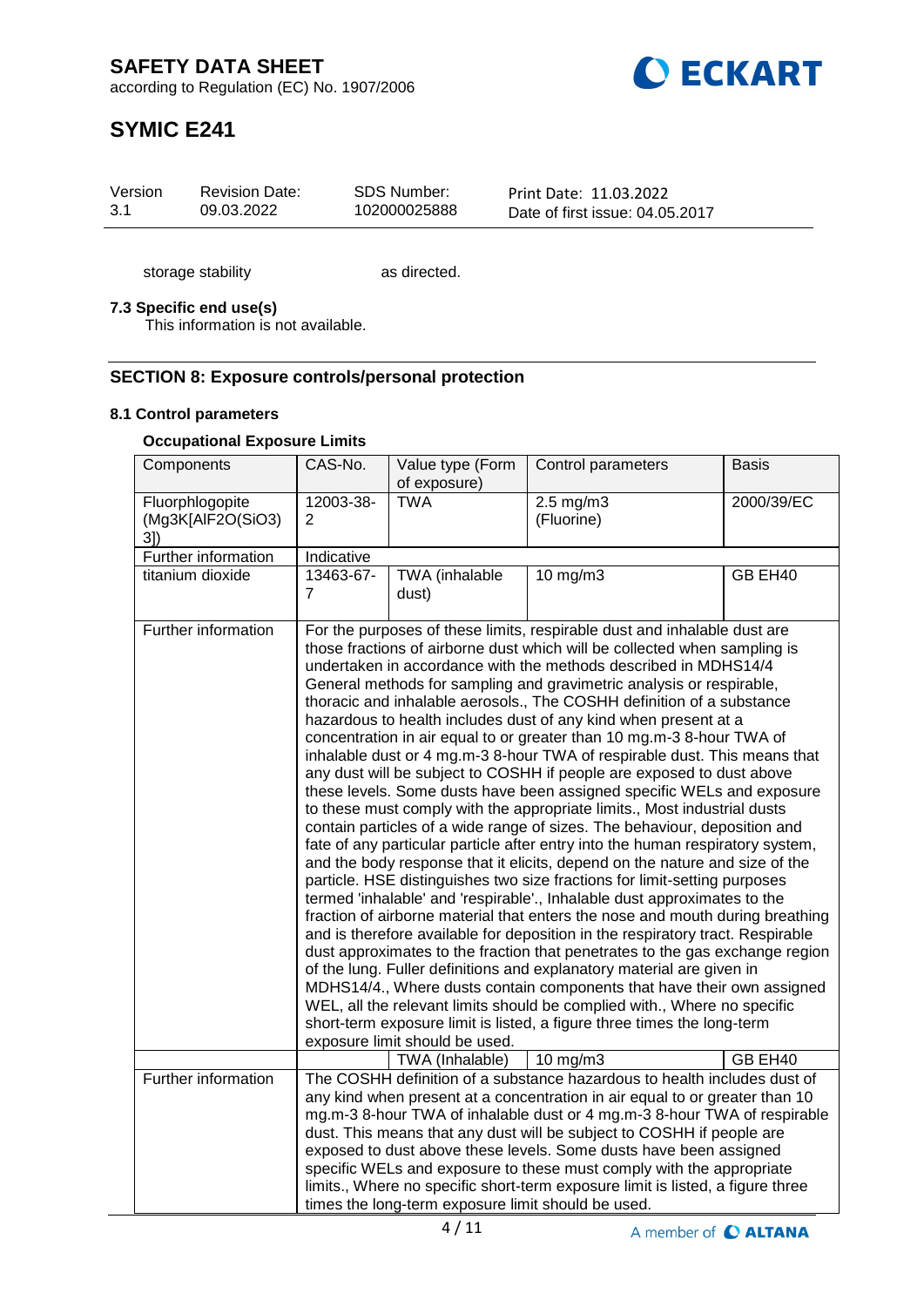# **SAFETY DATA SHEET**

according to Regulation (EC) No. 1907/2006



# **SYMIC E241**

| Version | <b>Revision Date:</b> | SDS Number:  | Print Date: 11.03.2022          |
|---------|-----------------------|--------------|---------------------------------|
| 3.1     | 09.03.2022            | 102000025888 | Date of first issue: 04.05.2017 |

|                     | <b>TWA (Respirable</b><br>dust)                                                                                                                                                                                                                                                                                                                                                                                                                                                                                                                                                                                                                                                                                                                                                                                                                                                                                                                                                                                                                                                                                                                                                                                                                                                                                                                                                                                                                                                                                                                                                                                                                                                                                                                                                                                                         | $4$ mg/m $3$ | GB EH40 |
|---------------------|-----------------------------------------------------------------------------------------------------------------------------------------------------------------------------------------------------------------------------------------------------------------------------------------------------------------------------------------------------------------------------------------------------------------------------------------------------------------------------------------------------------------------------------------------------------------------------------------------------------------------------------------------------------------------------------------------------------------------------------------------------------------------------------------------------------------------------------------------------------------------------------------------------------------------------------------------------------------------------------------------------------------------------------------------------------------------------------------------------------------------------------------------------------------------------------------------------------------------------------------------------------------------------------------------------------------------------------------------------------------------------------------------------------------------------------------------------------------------------------------------------------------------------------------------------------------------------------------------------------------------------------------------------------------------------------------------------------------------------------------------------------------------------------------------------------------------------------------|--------------|---------|
| Further information | For the purposes of these limits, respirable dust and inhalable dust are<br>those fractions of airborne dust which will be collected when sampling is<br>undertaken in accordance with the methods described in MDHS14/4<br>General methods for sampling and gravimetric analysis or respirable,<br>thoracic and inhalable aerosols., The COSHH definition of a substance<br>hazardous to health includes dust of any kind when present at a<br>concentration in air equal to or greater than 10 mg.m-3 8-hour TWA of<br>inhalable dust or 4 mg.m-3 8-hour TWA of respirable dust. This means that<br>any dust will be subject to COSHH if people are exposed to dust above<br>these levels. Some dusts have been assigned specific WELs and exposure<br>to these must comply with the appropriate limits., Most industrial dusts<br>contain particles of a wide range of sizes. The behaviour, deposition and<br>fate of any particular particle after entry into the human respiratory system,<br>and the body response that it elicits, depend on the nature and size of the<br>particle. HSE distinguishes two size fractions for limit-setting purposes<br>termed 'inhalable' and 'respirable'., Inhalable dust approximates to the<br>fraction of airborne material that enters the nose and mouth during breathing<br>and is therefore available for deposition in the respiratory tract. Respirable<br>dust approximates to the fraction that penetrates to the gas exchange region<br>of the lung. Fuller definitions and explanatory material are given in<br>MDHS14/4., Where dusts contain components that have their own assigned<br>WEL, all the relevant limits should be complied with., Where no specific<br>short-term exposure limit is listed, a figure three times the long-term<br>exposure limit should be used. |              |         |
|                     | <b>TWA (Respirable</b><br>fraction)                                                                                                                                                                                                                                                                                                                                                                                                                                                                                                                                                                                                                                                                                                                                                                                                                                                                                                                                                                                                                                                                                                                                                                                                                                                                                                                                                                                                                                                                                                                                                                                                                                                                                                                                                                                                     | $4$ mg/m $3$ | GB EH40 |
| Further information | The COSHH definition of a substance hazardous to health includes dust of<br>any kind when present at a concentration in air equal to or greater than 10<br>mg.m-3 8-hour TWA of inhalable dust or 4 mg.m-3 8-hour TWA of respirable<br>dust. This means that any dust will be subject to COSHH if people are<br>exposed to dust above these levels. Some dusts have been assigned<br>specific WELs and exposure to these must comply with the appropriate<br>limits., Where no specific short-term exposure limit is listed, a figure three<br>times the long-term exposure limit should be used.                                                                                                                                                                                                                                                                                                                                                                                                                                                                                                                                                                                                                                                                                                                                                                                                                                                                                                                                                                                                                                                                                                                                                                                                                                       |              |         |

**Derived No Effect Level (DNEL) according to Regulation (EC) No. 1907/2006:**

| Substance name                         | End Use   | Exposure routes | Potential health<br>effects   | Value      |
|----------------------------------------|-----------|-----------------|-------------------------------|------------|
| Fluorphlogopite<br>(Mg3K[AlF2O(SiO3)3] | Consumers | Ingestion       | Long-term systemic<br>effects | 62.5 mg/kg |

# **8.2 Exposure controls**

#### **Personal protective equipment**

| Eye protection           |    | : Safety glasses                                                   |
|--------------------------|----|--------------------------------------------------------------------|
| Skin and body protection |    | : Protective suit                                                  |
| Respiratory protection   | ÷. | No personal respiratory protective equipment normally<br>required. |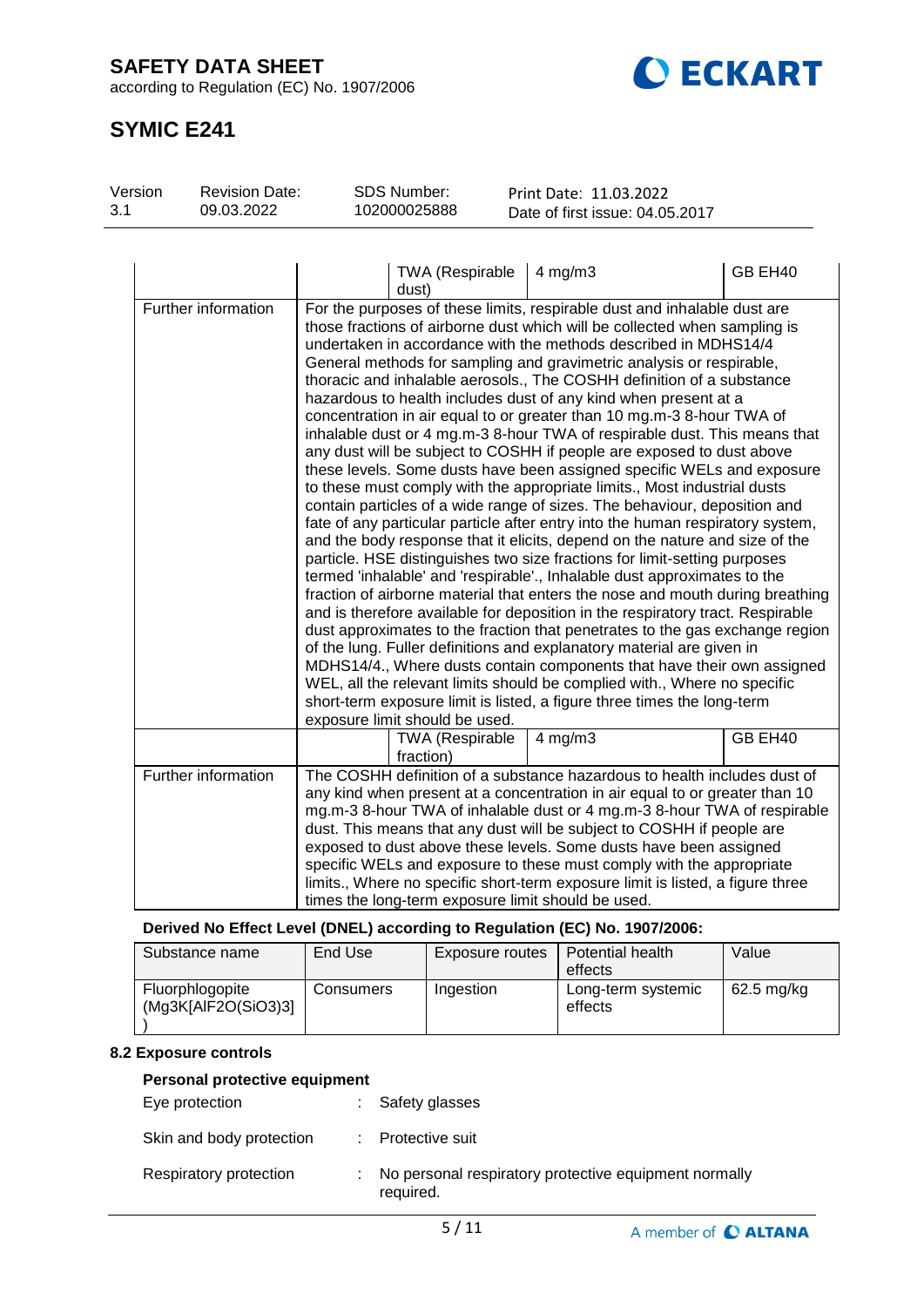

# **SYMIC E241**

| Version | <b>Revision Date:</b> | <b>SDS Number:</b> | Print Date: 11.03.2022          |
|---------|-----------------------|--------------------|---------------------------------|
| -3.1    | 09.03.2022            | 102000025888       | Date of first issue: 04.05.2017 |

# **SECTION 9: Physical and chemical properties**

| 9.1 Information on basic physical and chemical properties |                                                     |  |                                               |  |  |
|-----------------------------------------------------------|-----------------------------------------------------|--|-----------------------------------------------|--|--|
|                                                           | Appearance                                          |  | : powder                                      |  |  |
|                                                           | Colour                                              |  | : red                                         |  |  |
|                                                           | Odour                                               |  | : odourless                                   |  |  |
|                                                           | <b>Odour Threshold</b>                              |  | : No data available                           |  |  |
|                                                           | pH                                                  |  | : substance/mixture is non-soluble (in water) |  |  |
|                                                           | Freezing point                                      |  | : No data available                           |  |  |
|                                                           | Boiling point/boiling range                         |  | : No data available                           |  |  |
|                                                           | Flash point                                         |  | : No data available                           |  |  |
|                                                           | Evaporation rate                                    |  | : No data available                           |  |  |
|                                                           | Flammability (solid, gas)                           |  | : Will not burn                               |  |  |
|                                                           | Self-ignition                                       |  | : No data available                           |  |  |
|                                                           | Auto-ignition temperature                           |  | : No data available                           |  |  |
|                                                           | Smoldering temperature                              |  | : No data available                           |  |  |
|                                                           | Decomposition temperature                           |  | : No data available                           |  |  |
|                                                           | <b>Explosive properties</b>                         |  | : No data available                           |  |  |
|                                                           | Oxidizing properties                                |  | : No data available                           |  |  |
|                                                           | Upper explosion limit / Upper<br>flammability limit |  | : No data available                           |  |  |
|                                                           | Lower explosion limit / Lower<br>flammability limit |  | : No data available                           |  |  |
|                                                           | Vapour pressure                                     |  | No data available                             |  |  |
|                                                           | Relative vapour density                             |  | : No data available                           |  |  |
|                                                           | Relative density                                    |  | : No data available                           |  |  |
|                                                           | Density                                             |  | No data available                             |  |  |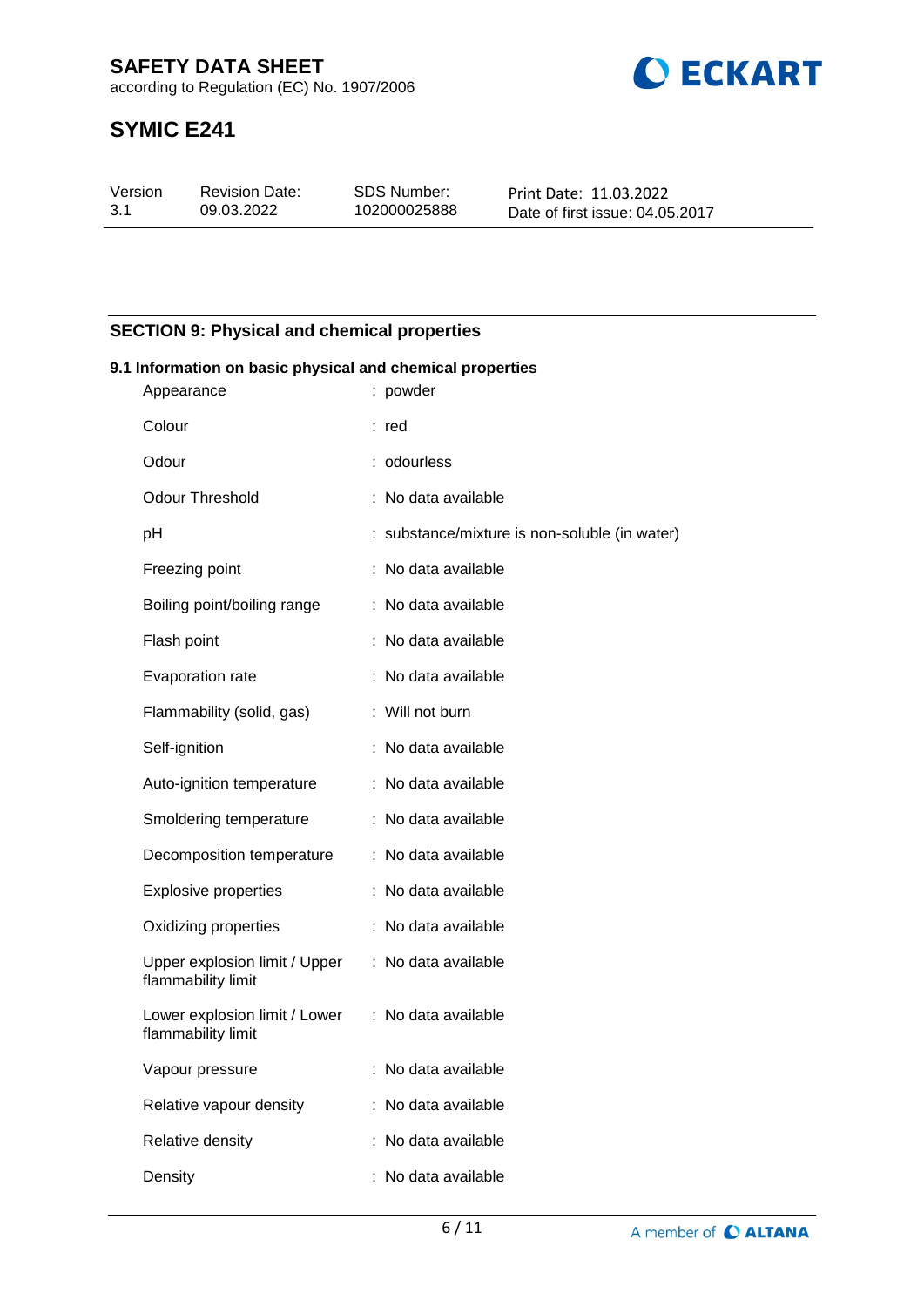# **SAFETY DATA SHEET**

according to Regulation (EC) No. 1907/2006



# **SYMIC E241**

| Version<br>3.1      | <b>Revision Date:</b><br>09.03.2022        | <b>SDS Number:</b><br>102000025888 | Print Date: 11.03.2022<br>Date of first issue: 04.05.2017 |
|---------------------|--------------------------------------------|------------------------------------|-----------------------------------------------------------|
|                     |                                            |                                    |                                                           |
| <b>Bulk density</b> |                                            | : No data available                |                                                           |
|                     | Water solubility                           | : No data available                |                                                           |
|                     | Solubility in other solvents               | : No data available                |                                                           |
|                     | Partition coefficient: n-<br>octanol/water | : No data available                |                                                           |
|                     | Decomposition temperature                  | : No data available                |                                                           |
|                     | Viscosity, dynamic                         | : No data available                |                                                           |
|                     | Viscosity, kinematic                       | : No data available                |                                                           |
| Flow time           |                                            | : No data available                |                                                           |
|                     |                                            |                                    |                                                           |

# **9.2 Other information**

No data available

### **SECTION 10: Stability and reactivity**

#### **10.1 Reactivity**

No decomposition if stored and applied as directed.

#### **10.2 Chemical stability**

No decomposition if stored and applied as directed.

#### **10.3 Possibility of hazardous reactions**

| Hazardous reactions | Stable under recommended storage conditions. |
|---------------------|----------------------------------------------|
|                     | No hazards to be specially mentioned.        |

#### **10.4 Conditions to avoid**

| Conditions to avoid<br>No data available |
|------------------------------------------|
|------------------------------------------|

# **10.5 Incompatible materials**

# **10.6 Hazardous decomposition products**

Contact with water or humid air : This information is not available.

Thermal decomposition : This information is not available.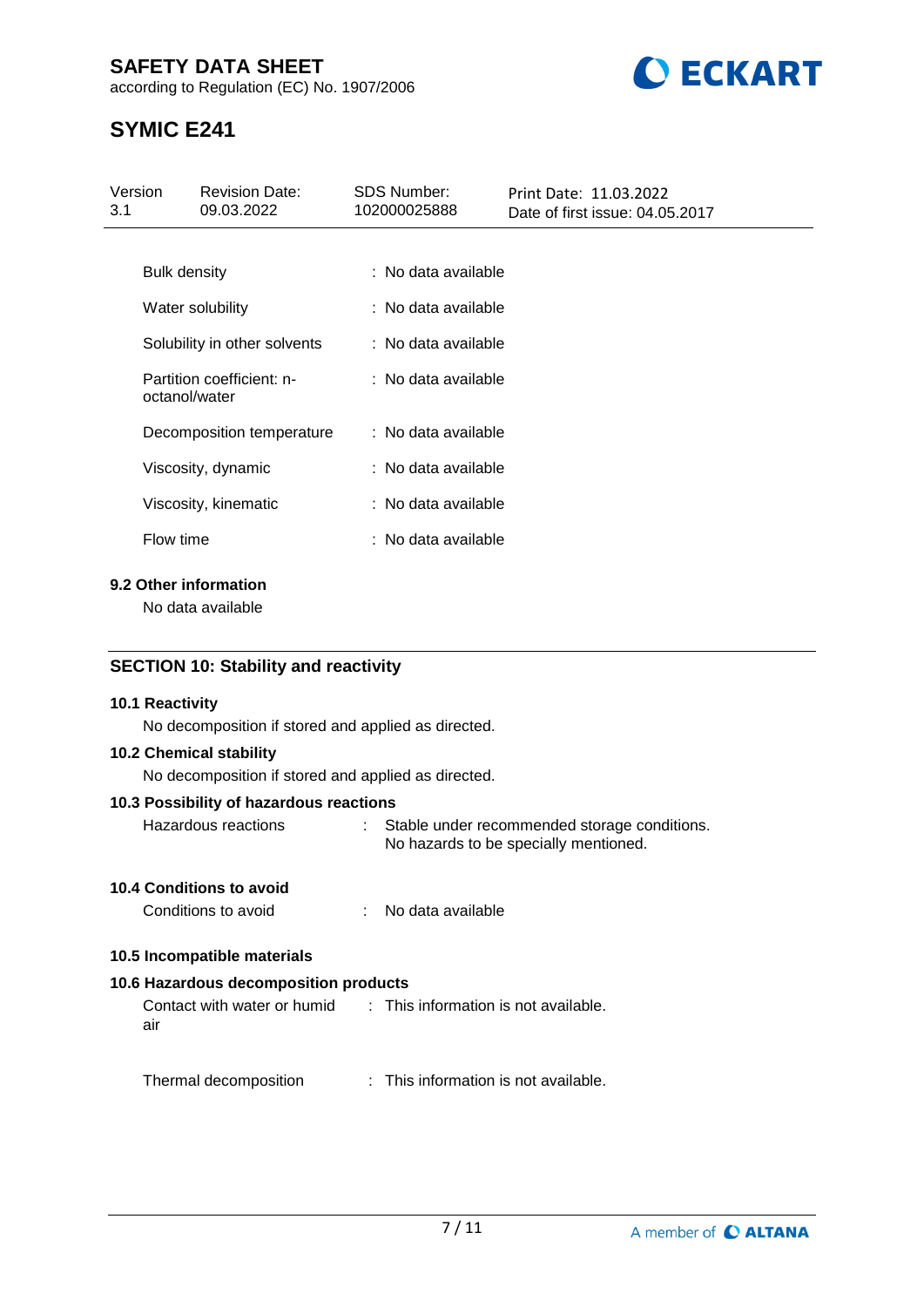**BECKART** 

according to Regulation (EC) No. 1907/2006

# **SYMIC E241**

| 3.1<br>102000025888<br>09.03.2022 | Print Date: 11.03.2022<br>Date of first issue: 04.05.2017 |
|-----------------------------------|-----------------------------------------------------------|
|-----------------------------------|-----------------------------------------------------------|

# **SECTION 11: Toxicological information**

#### **11.1 Information on toxicological effects**

#### **Acute toxicity**

Not classified based on available information.

#### **Skin corrosion/irritation**

Not classified based on available information.

### **Serious eye damage/eye irritation**

Not classified based on available information.

#### **Respiratory or skin sensitisation**

#### **Skin sensitisation**

Not classified based on available information.

#### **Respiratory sensitisation**

Not classified based on available information.

#### **Germ cell mutagenicity**

Not classified based on available information.

#### **Carcinogenicity**

Not classified based on available information.

#### **Reproductive toxicity**

Not classified based on available information.

#### **STOT - single exposure**

Not classified based on available information.

#### **STOT - repeated exposure**

Not classified based on available information.

#### **Aspiration toxicity**

Not classified based on available information.

#### **Further information**

**Product:** Remarks: No data available

### **SECTION 12: Ecological information**

#### **12.1 Toxicity**

No data available

# **12.2 Persistence and degradability** No data available

**12.3 Bioaccumulative potential**

No data available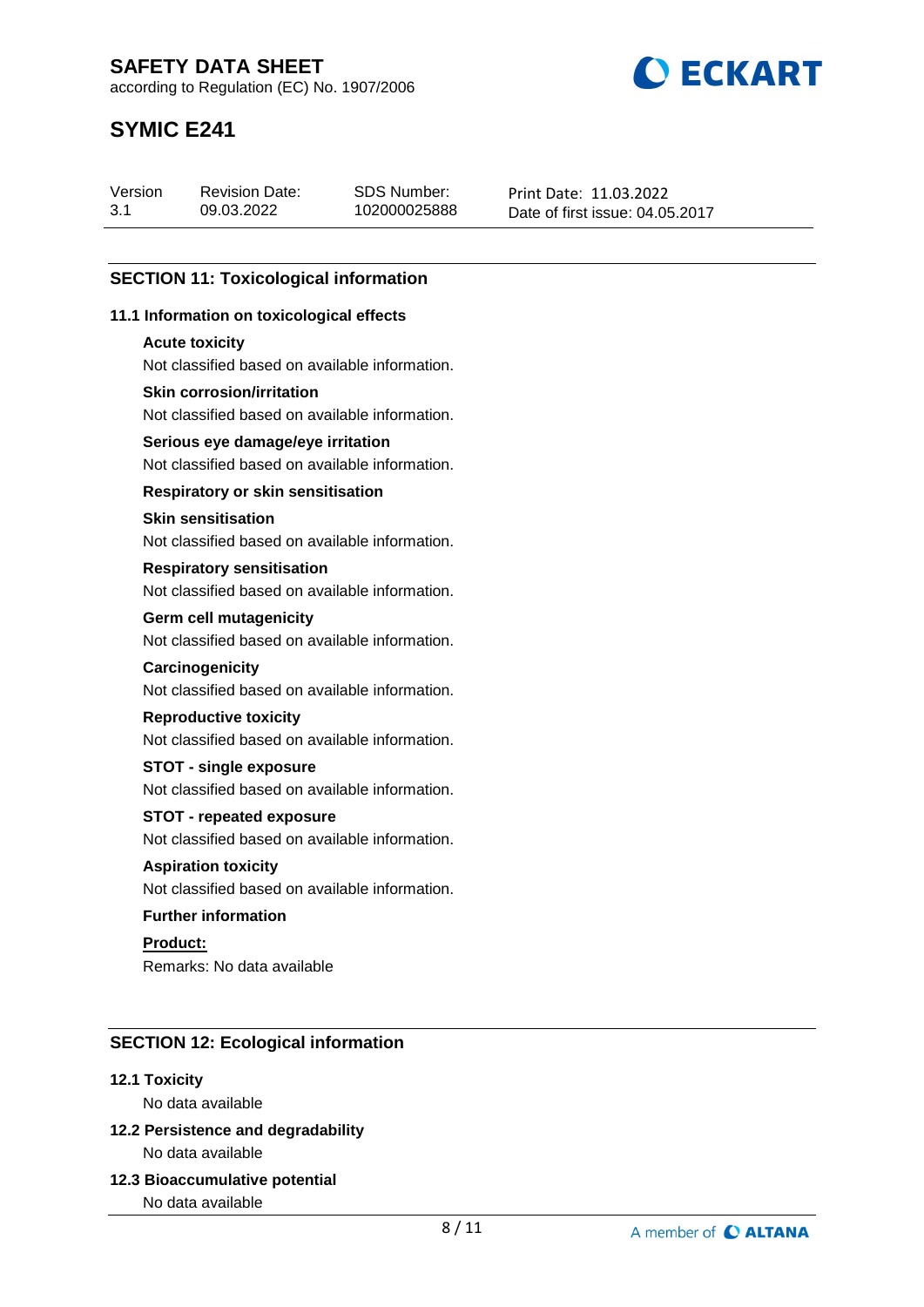

# **SYMIC E241**

# **12.4 Mobility in soil**

No data available

#### **12.5 Results of PBT and vPvB assessment**

#### **Product:**

Assessment : This substance/mixture contains no components considered to be either persistent, bioaccumulative and toxic (PBT), or very persistent and very bioaccumulative (vPvB) at levels of 0.1% or higher..

### **12.6 Other adverse effects**

#### **Product:**

| Additional ecological | No data available |
|-----------------------|-------------------|
| information           |                   |

#### **Components:**

#### **Fluorphlogopite (Mg3K[AlF2O(SiO3)3]):**

Additional ecological information : No data available

# **SECTION 13: Disposal considerations**

#### **13.1 Waste treatment methods**

Contaminated packaging : Empty containers should be taken to an approved waste handling site for recycling or disposal.

#### **SECTION 14: Transport information**

#### **14.1 UN number**

Not regulated as a dangerous good

#### **14.2 UN proper shipping name**

Not regulated as a dangerous good

#### **14.3 Transport hazard class(es)**

Not regulated as a dangerous good

#### **14.4 Packing group**

Not regulated as a dangerous good

# **14.5 Environmental hazards**

Not regulated as a dangerous good

### **14.6 Special precautions for user**

Remarks : Not classified as dangerous in the meaning of transport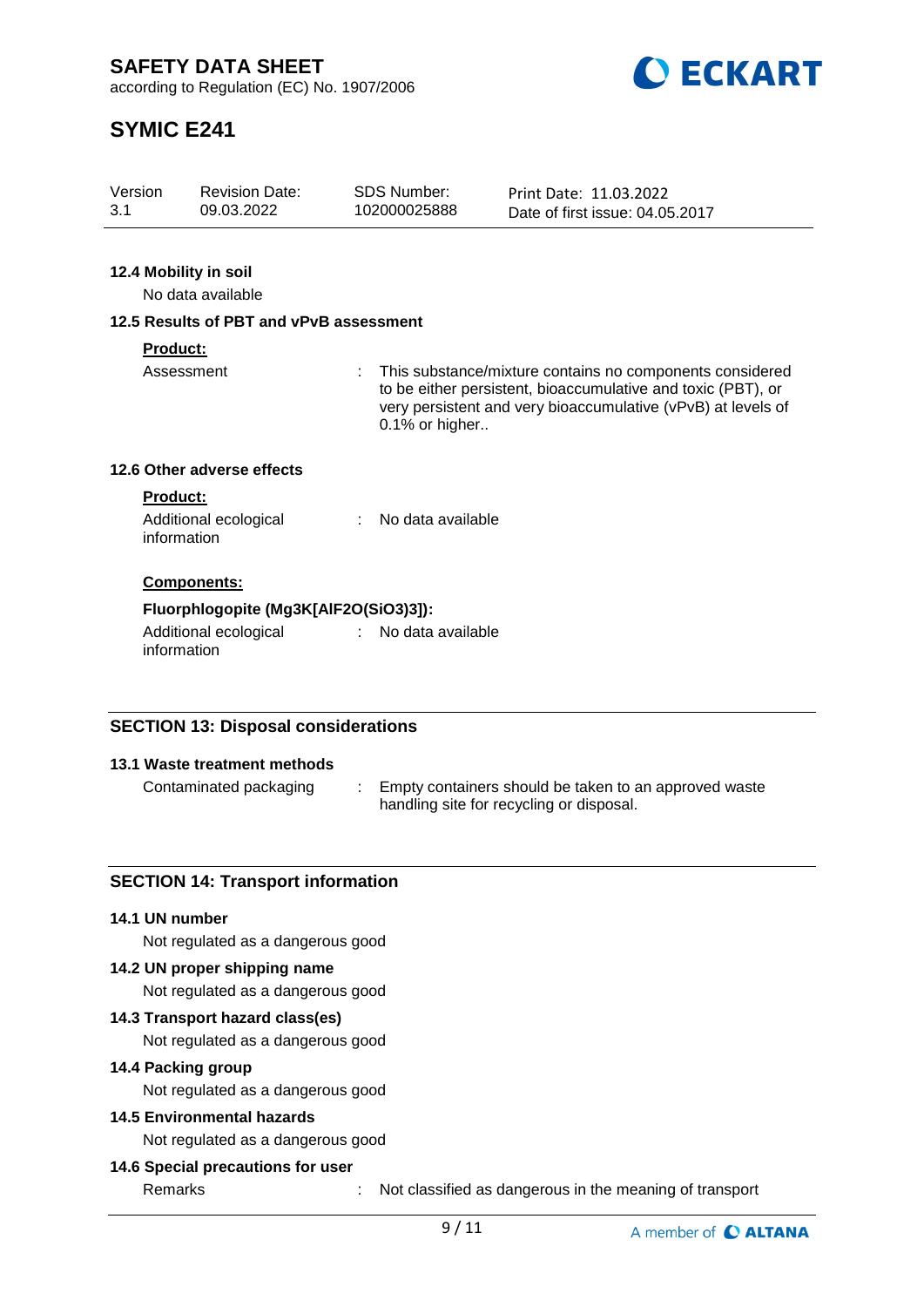

# **SYMIC E241**

| Version | <b>Revision Date:</b> | SDS Number:  | Print Date: 11.03.2022          |
|---------|-----------------------|--------------|---------------------------------|
| 3.1     | 09.03.2022            | 102000025888 | Date of first issue: 04.05.2017 |

regulations.

### **14.7 Transport in bulk according to Annex II of Marpol and the IBC Code** Not applicable for product as supplied.

### **SECTION 15: Regulatory information**

#### **15.1 Safety, health and environmental regulations/legislation specific for the substance or mixture**

| REACH - Candidate List of Substances of Very High<br>Concern for Authorisation (Article 59).                                                         |    | : Not applicable |
|------------------------------------------------------------------------------------------------------------------------------------------------------|----|------------------|
| Regulation (EC) No 1005/2009 on substances that<br>deplete the ozone layer                                                                           |    | Not applicable   |
| Regulation (EU) 2019/1021 on persistent organic<br>pollutants (recast)                                                                               |    | Not applicable   |
| UK REACH List of substances subject to authorisation<br>(Annex XIV)                                                                                  | t. | Not applicable   |
| REACH - Restrictions on the manufacture, placing on<br>the market and use of certain dangerous substances,<br>preparations and articles (Annex XVII) |    | Not applicable   |

#### **15.2 Chemical safety assessment**

#### **SECTION 16: Other information**

#### **Full text of other abbreviations**

| 2000/39/EC       | Europe. Commission Directive 2000/39/EC establishing a first<br>list of indicative occupational exposure limit values |
|------------------|-----------------------------------------------------------------------------------------------------------------------|
| GB EH40          | : UK. EH40 WEL - Workplace Exposure Limits                                                                            |
| 2000/39/EC / TWA | : Limit Value - eight hours                                                                                           |
| GB EH40 / TWA    | : Long-term exposure limit (8-hour TWA reference period)                                                              |

ADN - European Agreement concerning the International Carriage of Dangerous Goods by Inland Waterways; ADR - European Agreement concerning the International Carriage of Dangerous Goods by Road; AIIC - Australian Inventory of Industrial Chemicals; ASTM - American Society for the Testing of Materials; bw - Body weight; CLP - Classification Labelling Packaging Regulation; Regulation (EC) No 1272/2008; CMR - Carcinogen, Mutagen or Reproductive Toxicant; DIN - Standard of the German Institute for Standardisation; DSL - Domestic Substances List (Canada); ECHA - European Chemicals Agency; EC-Number - European Community number; ECx - Concentration associated with x% response; ELx - Loading rate associated with x% response; EmS - Emergency Schedule; ENCS - Existing and New Chemical Substances (Japan); ErCx - Concentration associated with x% growth rate response; GHS - Globally Harmonized System;